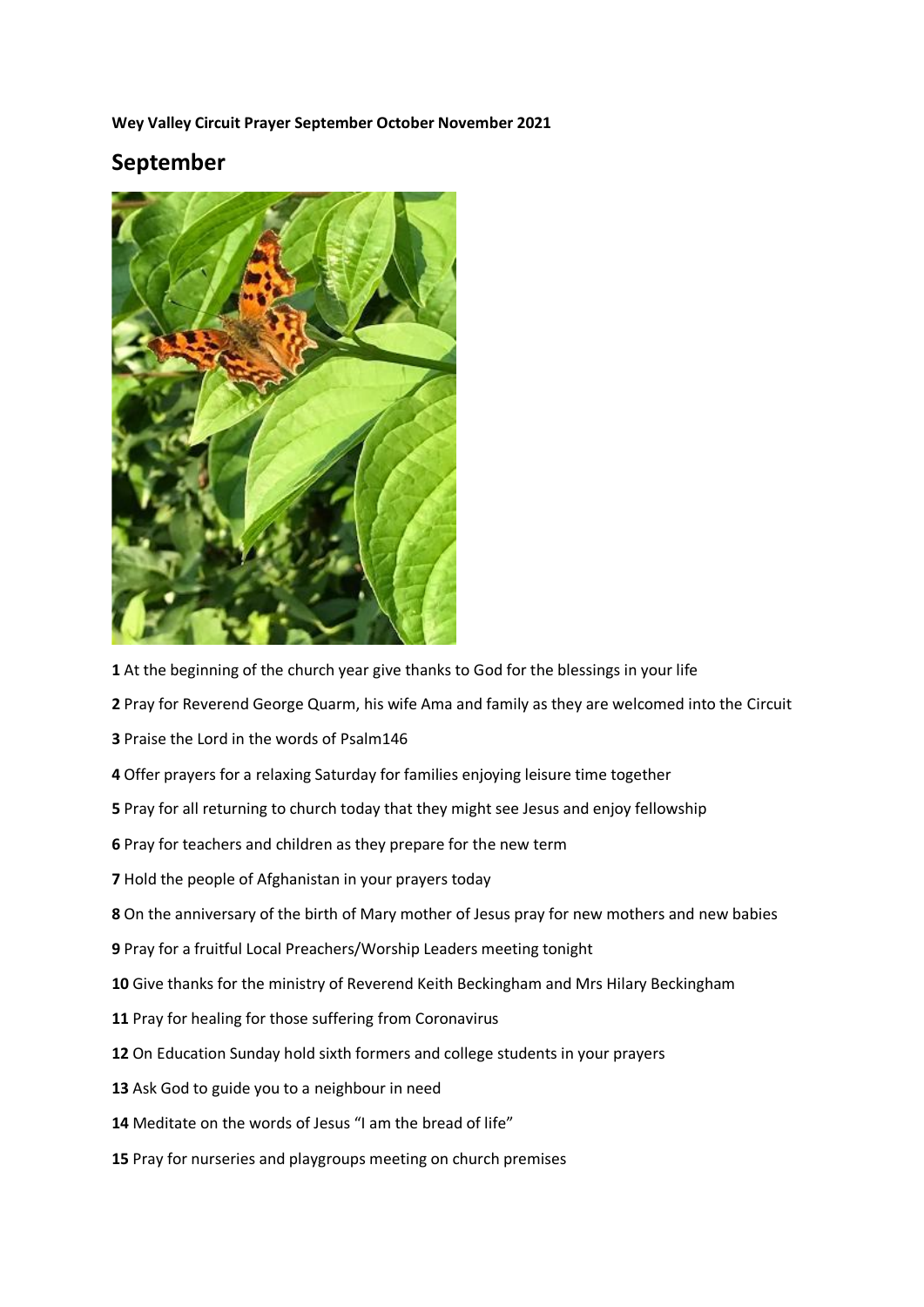Pray for a good Circuit Meeting tonight

- Pray for God's healing and peace for those who are in pain, ill or anxious
- Pray for relaxation for families after busy a week
- Ask God Son and Spirit to meet worshippers in Holy Communion today
- Challenge yourself to action in the words of STF 257
- Give thanks for Matthew and his Gospel and witness
- Pray for safety and a home for all refugees and asylum seekers
- Hold Reverend Adam Payne and his family in your prayers
- Pray for wisdom and good decision making from politicians
- Pray for happiness for anyone getting married today
- Give thanks as some churches celebrate Harvest Festival
- Pray for courage for brave women who stand up for justice (Esther ch 5)
- Pray for all those returning to work in offices after time working at home
- Watch for angels bringing God's message to you today!
- Give thanks for the work of Circuit Stewards and the Circuit Administrator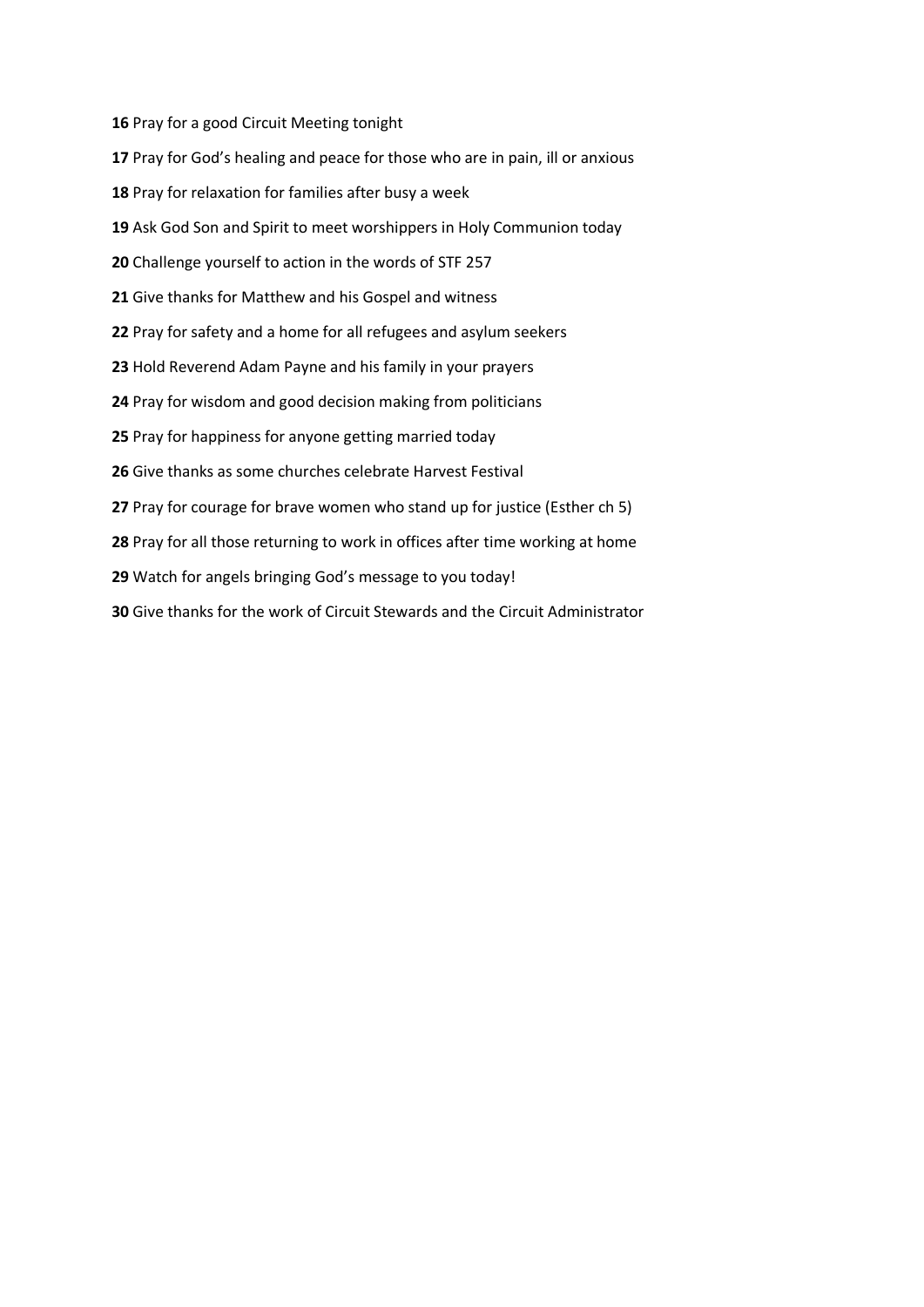**Wey Valley Circuit Prayer Diary September October November 2021**

## **October**



Pray for the work of Action for Children

- Pray for more ethical and sustainable clothes to be on sale
- Pray that all who attend church services will see Jesus today
- Take a quiet moment to read Psalm 23
- Pray for Jesus' healing touch for all who are ill or in pain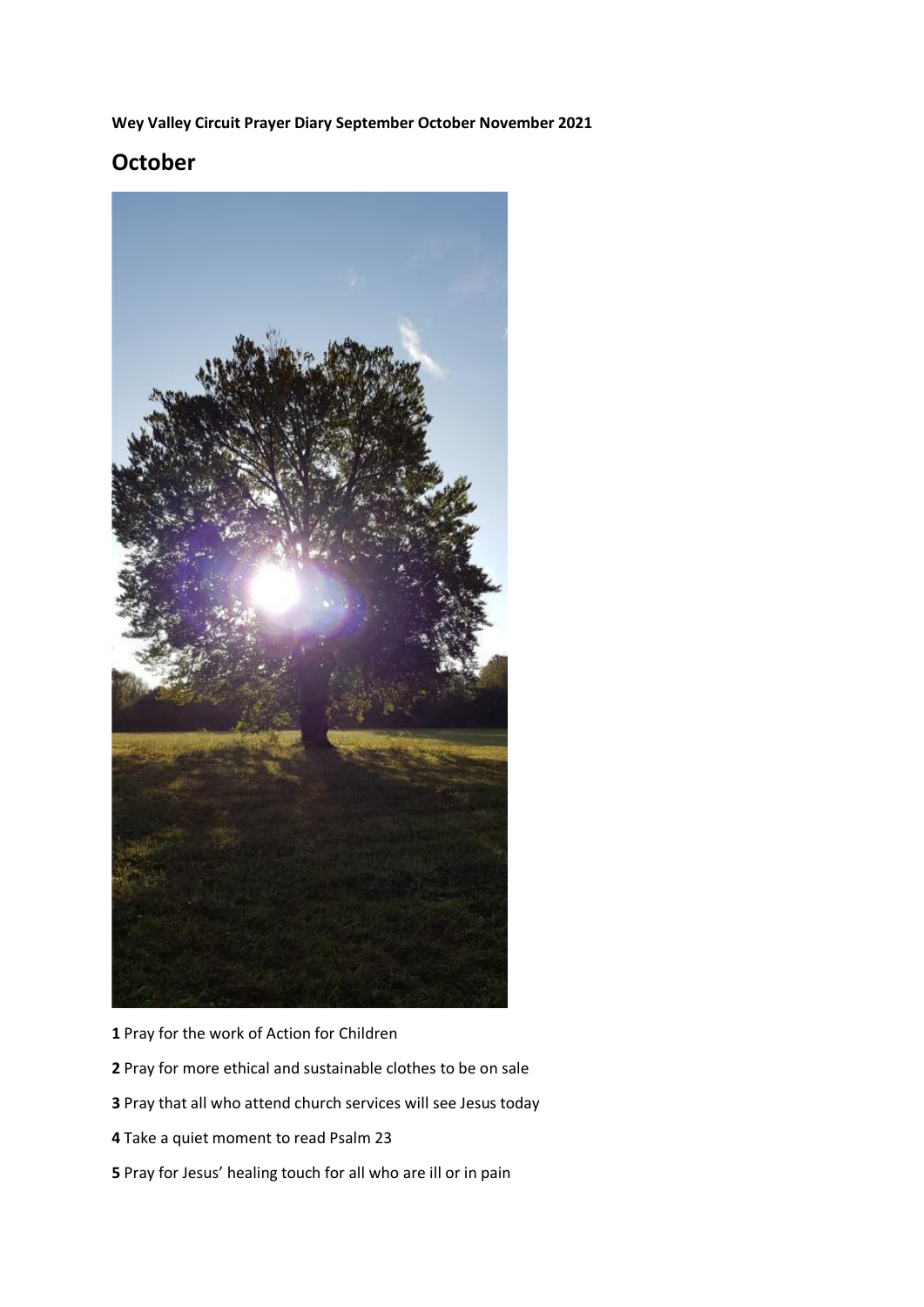Offer prayers of support for victims of racial abuse

- Give thanks for volunteers who give time and energy in every area of church life
- Pray for fair and just government around the world
- Pray that families enjoy time together this weekend
- On Prisons Sunday, pray for repentance and restoration for all prisoners
- Pray for a safe place to sleep for all who are homeless
- Give thanks for the ministry of Reverend David Faulkner and pray for his family
- Ask for justice in Afghanistan especially for women and girls
- Pray for good health for very young babies and their mothers and fathers
- Meditate on Jesus' words "With God all things are possible" (Matt.19.26)
- Pray for rich blessing from the Circuit Mission Day
- 17 Pray that all those leading services are inspired by the Holy Spirit
- On St Luke's day, give thanks for doctors everywhere.
- Pray for everyone who feels the need to visit Foodbanks
- Pray for the ministry and the wellbeing of Reverend Sam Funnell
- If you are feeling low read Psalm 121 for encouragement
- Offer prayers of comfort for all bereaved people
- Pray for respect and understanding between people of different faiths
- Pray that worship leaders, ministers and preachers taking services today are on fire for Jesus
- Give thanks for the beauty of nature, for wildlife, migrating birds, the rain and the sun.
- Pray for Jesus to uphold any member of your family who is in trouble
- Give thanks for the work of MHA and pray for their staff and residents
- Pray for help for the poor using STF 699 (God of justice, Saviour to all)
- Pray for resilience for nurses and doctors coping with more illness and hospital admissions
- Many small shops have been hit by Covid19 pray for those who have lost livelihoods
- Give thanks for each person you meet in church today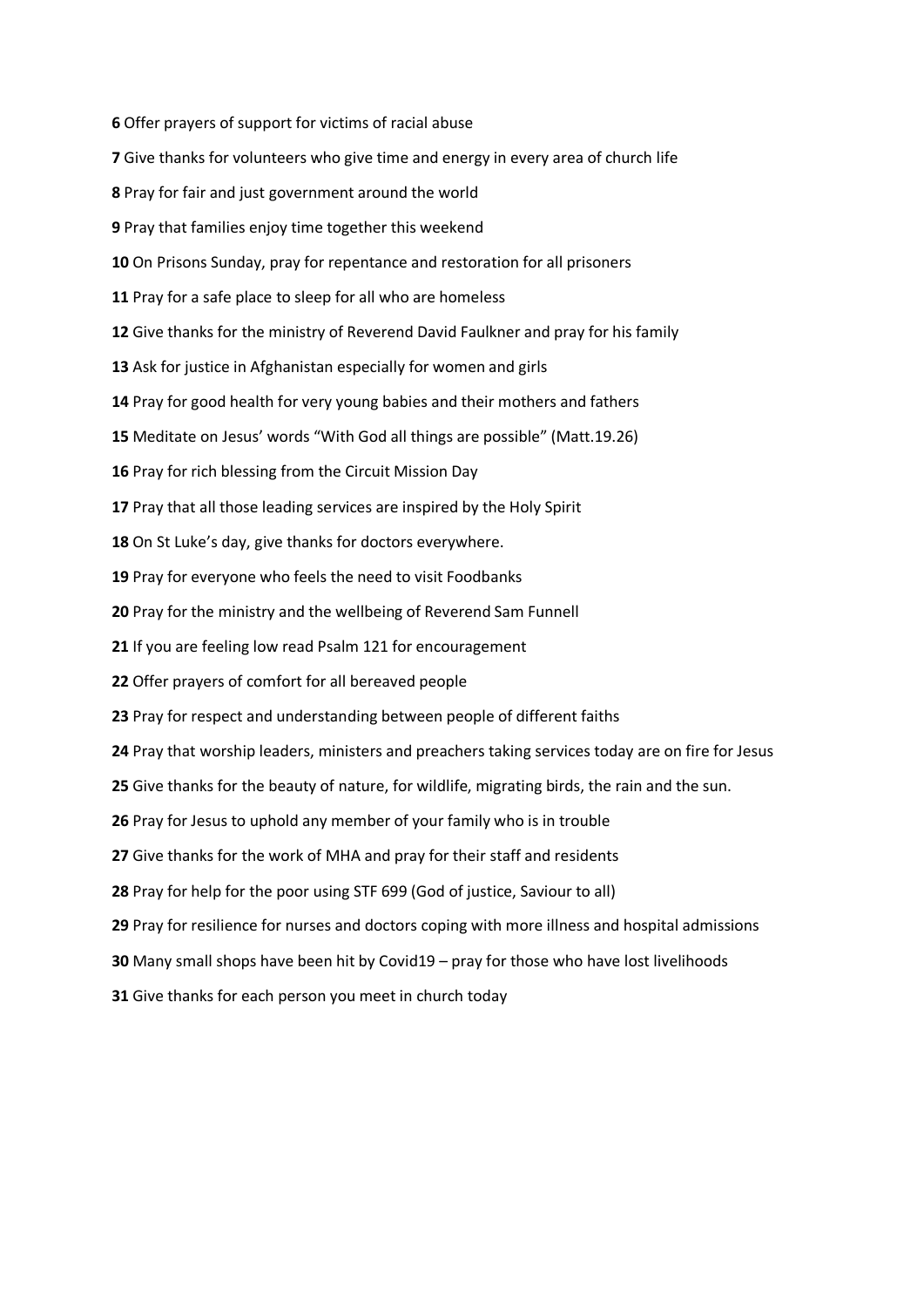**Wey Valley Circuit Prayer Diary September October November 2021**

## **November**



Remember the saints past and present you have encountered in your Christian life

- Pray for the ministry of Reverend Sydney Samuel Lake and for his family
- Ask God to show you who needs your prayers today
- Give thanks for the work of the Circuit Safeguarding Team and Church Safeguarding Officers
- Pray that all, especially children, attending Bonfire Night and fireworks parties will stay safe
- Meditate on the words of Jesus "I have come into the world as a light" (John 12.46)
- Offer prayers of praise and thanksgiving to God for sending the world his Son Jesus Christ
- Pray for those who visit the Baby Bank, Clothes Banks and Foodbanks in Circuit Churches
- Pray welcome for all migrants coming to the UK
- Take a moment to pray for your own needs and concerns
- On Armistice Day offer prayers for peaceful resolution of all conflict
- Pray for courage, help and comfort for all young people who suffer abuse
- 13 Pray that shoppers will visit St Mary's to appreciate its quiet
- On Remembrance Sunday, pray for veterans suffering from injuries and PTSD